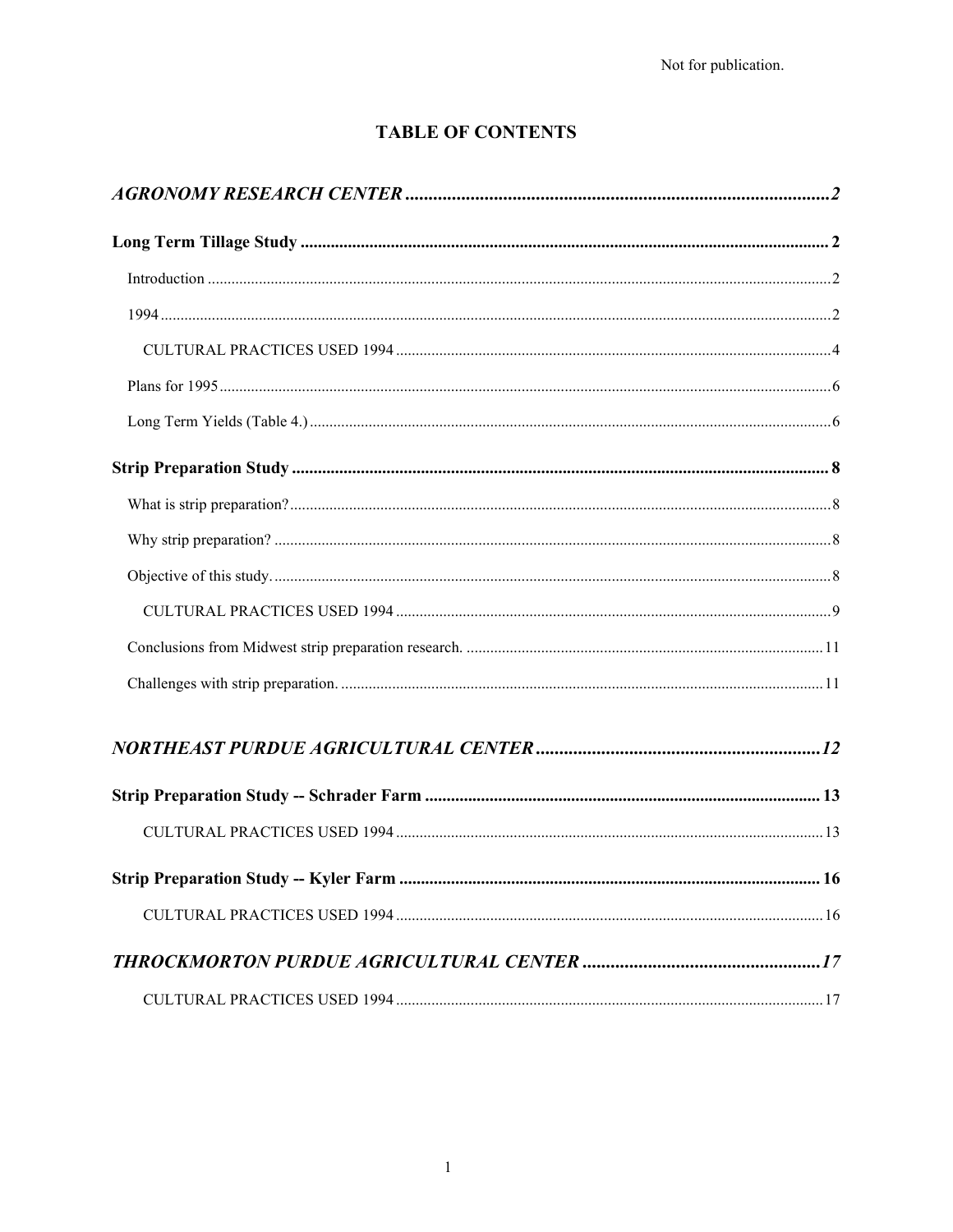# **AGRONOMY RESEARCH CENTER**

## *Long Term Tillage Study*

#### **Introduction**

Early evaluation of reduced tillage systems in the Midwest centered on well-drained and/or erosive soils. Due to reduced water erosion and savings in soil moisture, systems leaving 70% or more of the soil surface residue covered often increased yield potential on these soils. These findings could not be generalized, however, to the dark silty clay loam soils of the Central Corn Belt where soil moisture and erosion were less severe problems.

Beginning in 1975, a range of tillage systems have been compared annually on Chalmers silty clay loam soil (4% OM) at the Purdue Agronomy Research Center in West-central Indiana. Our goal was to determine long-term yield potential of the different systems and to determine changes in soil characteristics and crop growth that could be associated with yield differences. Plow, chisel, ridge, and no-till systems were compared for continuous corn, corn following soybeans, soybeans following corn, and continuous soybeans. Plots were 12 rows wide and 150 feet long. Row width was 30 inches for both corn and soybeans.

The following cultural practices have been used since the study began. Plowing and chiseling were done in the fall with one discing and one field cultivation for spring seedbed preparation. For the ridge system, ridges were made at cultivation in corn and after harvest in soybeans. A flat disk was used to

scrape ridges at planting. For no-till planting, a oneinch fluted or bubble coulter was used ahead of disk openers. All treatments except no-till were cultivated once.

Starter fertilizer was used for all corn plots, but not for soybeans. Placement was two inches to the side and below the seed. Nitrogen source for corn was anhydrous ammonia, either pre-plant or sidedress. Phosphorus and potassium were surfaceapplied every other year and lime was surfaceapplied as needed.

Herbicides were applied at planting. They included atrazine, Bladex, and Dual for all corn, plus either Roundup or Gramoxone Extra for burndown on ridge and no-till plots. Lorox L and Dual were used for all soybeans, with burndown the same as for corn. Where needed, plots were hand weeded to be sure that weed control did not limit yield. Counter was band-applied at planting for corn rootworm control. Chemical control for cutworms, stalk borers, bean leaf beetle, and spider mites was used as needed.

Three corn hybrids and four soybean varieties have been used during the 20 years of the project. Average planting date was May 4 for corn and May 10 for soybeans.

#### **1994**

Equipment used:

Primary tillage included the use of an International Harvester 5 18 inch bottom semimounted moldboard plow on the plow treatments and a DMI 7 shank chisel plow equipped with 4 inch twisted chisel points on 15 inch centers for the chisel treatment. Nitrogen was applied preplant at a depth of 6 to 7 inches with a 5-knife 30-inch anhydrous ammonia applicator equipped with one coulter and one sealing wing per knife. The outside knives (#1

and #5) were reduced to 1/2 rate and after the first pass through the plots, an outside knife was placed back in the previous outside knife track to give a full rate. This method of knife placement gives us a marker for guiding the equipment for uniform application. Secondary tillage for plow and chisel included the use of a 15 foot pull type tandem disk and a 15 foot fully mounted field cultivator with a rear mounted harrow. Corn and soybeans were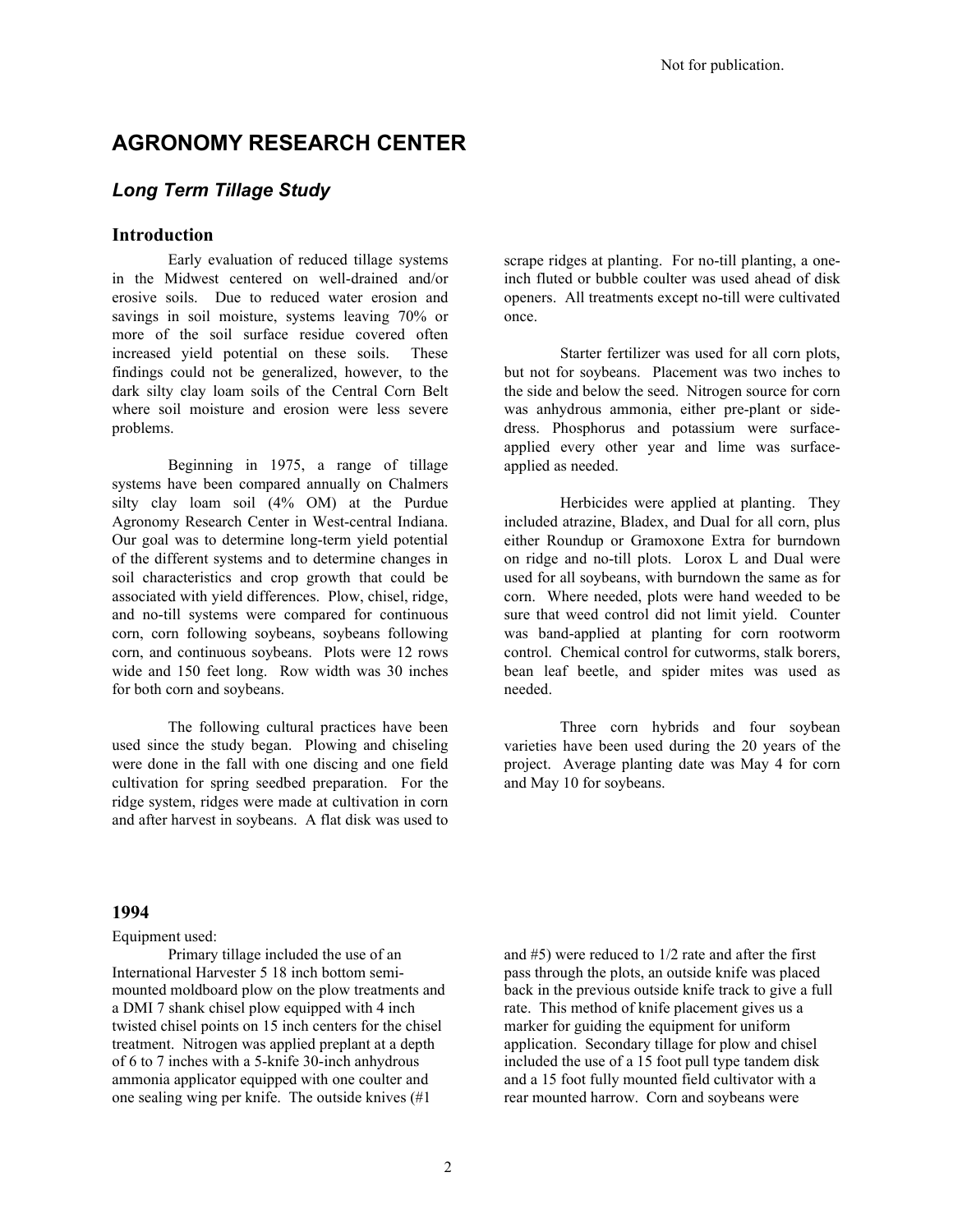planted with a John Deere Max-Emerge 4 -row 30 inch planter equipped with a 1 inch fluted 8-wave coulter per row mounted on a Rawson brand toolbar. Rawson fertilizer openers behind a ripple coulter opened a slot for starter fertilizer placement. When planting the ridge treatment, a Hiniker row cleaner with horizontally mounted disks scraped 1" off the ridge tops and stabilized the planter. All plots except no-till were cultivated with a 4-row 30-inch Hiniker

ridging cultivator to control weeds and aerate the soil. The ridging wings were raised (and inoperative for "level" cultivating) on the plow and chisel plots. Ridge-till soybean plots were re-ridged after harvest. All corn plots were harvested with a White model 7300 combine equipped with a 4-row 30-inch cornhead. All soybean plots were harvested with a John Deere model 3300 combine equipped with a 10 foot grain platform with pickup reel.

Following is a summary of studies conducted on the tillage plots by researcher.

- Dr. Scott Abney, Botany and Plant Pathology Dr. Abney conducted a study to evaluate late season foliage diseases and root rots on plow and no-till soybeans.
- Don Griffith and Terry D. West, Agronomy D. Griffith and T. West studied long term affects of tillage and rotation by measuring plant population, growth, and yield on all plots.

• Dr. David Mengel, Agronomy. Dr. Mengel conducted extensive soil sampling to

determine fertility and organic matter levels. • Dr. Eileen Kladivko, Agronomy. Dr. Kladivko measured aggregate stability of surface soil and made earthworm counts.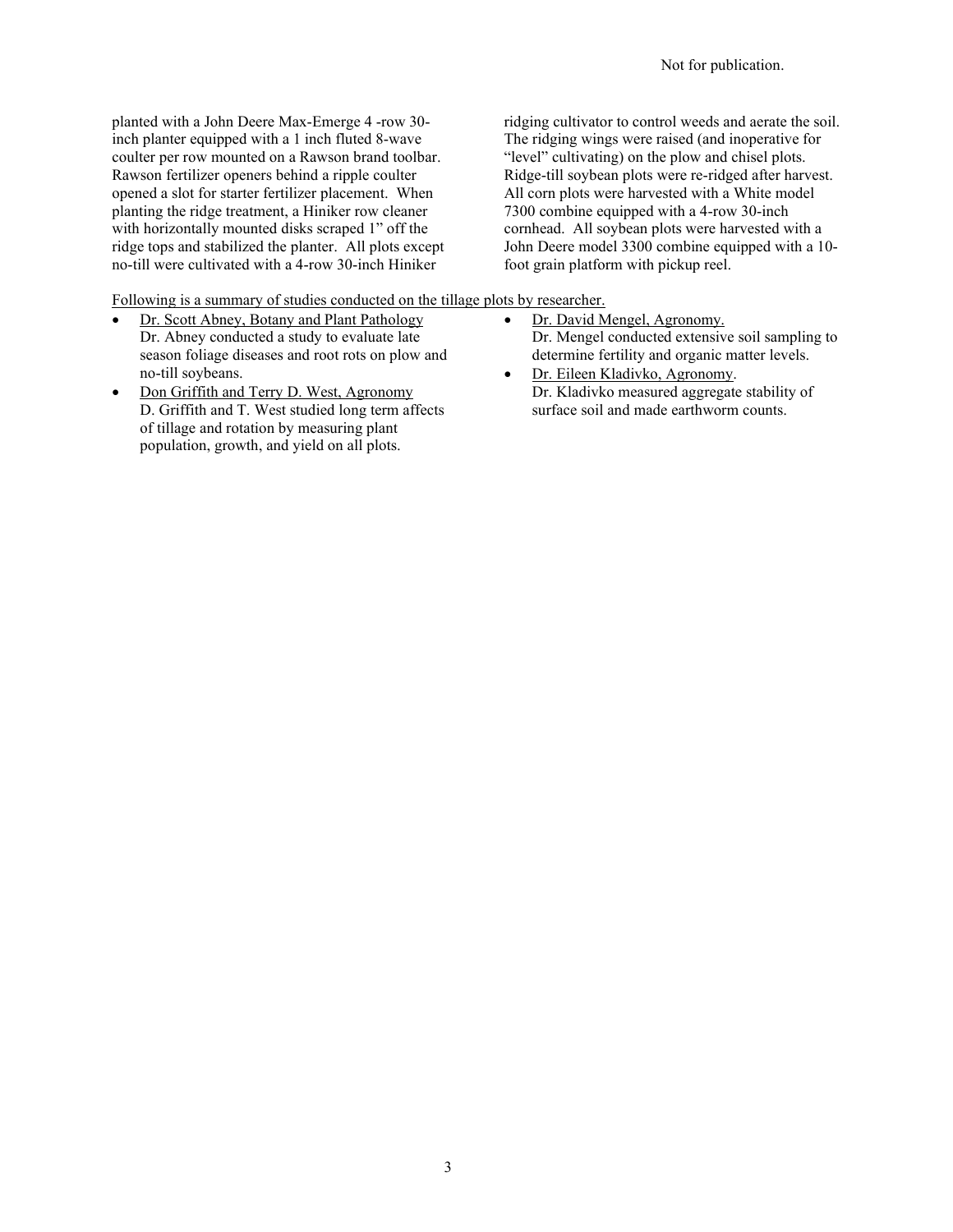| <b>CULTURAL PRACTICES USED 1994</b> |  |
|-------------------------------------|--|
|-------------------------------------|--|

|  | Long Term Tillage Study, Agronomy Research Center |  |  |  |
|--|---------------------------------------------------|--|--|--|
|--|---------------------------------------------------|--|--|--|

| Item                       |       | Corn                                      |       | Soybean                             |
|----------------------------|-------|-------------------------------------------|-------|-------------------------------------|
|                            | Date  | Application                               | Date  | Application                         |
| Nitrogen fertilizer        | 4/21  | NH <sub>3</sub> @ 200 lb/ac N in row      |       | None                                |
|                            |       | middles                                   |       |                                     |
| Secondary tillage          | 4/25  | Disk once on plow and chisel              | 5/16  | Disk once on plow and chisel        |
|                            |       | treatments                                |       | treatments                          |
|                            | 4/26  | Field cultivate once on plow and          | 5/17  | Field cultivate once on plow and    |
|                            |       | chisel treatments                         |       | chisel treatments                   |
| Hybrid/Variety planted     | 4/26  | Beck's 6565                               | 5/17  | Edison                              |
| Seeding rate               | 4/26  | 26,100 plants per acre                    | 5/17  | $49$ lb/ac                          |
| Starter fertilizer/planter | 4/26  | 34-0-0 $\omega$ 95 lb/ac, 2 inches to the |       | None                                |
|                            |       | side and 2 inches below the seed          |       |                                     |
| Insecticide/planter        | 4/26  | Counter 15G, 9 lb/ac, 8 inch band         |       | None                                |
|                            |       | over row                                  |       |                                     |
| Weed control               | 4/26  | At planting (with planter):               | 5/17  | At planting (with planter):         |
|                            |       | Bladex 4L 3 pt/ac                         |       | Lorox L 2.4 pt/ac                   |
|                            |       | Atrazine 4L 3 pt/ac                       |       | Dual 8E 3 pt/ac                     |
|                            |       | Dual II 3 pt/ac                           |       | Gramoxone Extra 2 pt/ac             |
|                            |       | Gramoxone Extra 2 pt/ac                   |       | Spreader 2 pt/100 gallon water      |
|                            |       | Spreader 2 pt/100 gallon water            |       | All broadcast with flat fan nozzles |
|                            |       | All broadcast with flat fan nozzles       |       | at 40 psi and 40 gallons water/ac.  |
|                            |       | at 40 psi and 40 gallons water/ac.        |       |                                     |
| Cultivation                | 6/7   | Plow and chisel treatments                | 6/20  | Plow and chisel treatments          |
|                            | 6/11  | Ridge treatment (reridge)                 | 10/17 | Ridge treatment (reridge)           |
| Harvest                    | 10/4  | Center 4 of 12 rows, 150 ft               | 10/3  | Center 4 of 12 rows, 150 ft         |
| Primary tillage            | 10/18 | Fall plow on plow treatment               | 10/18 | Fall plow on plow treatment         |
|                            | 10/18 | Fall chisel on chisel treatment           | 10/18 | Fall chisel on chisel treatment     |

#### Stand, growth, and yield -- Corn.

Corn response in these long-term plots tended to follow past trends with one major exception. Germination and emergence delay for notill corn after corn was much greater than in previous years. While much of this seed eventually emerged (6,750 plants per acre from 4 weeks after planting to 8 weeks after planting) these plants produced little grain. While seeding depth was variable in these plots, it did not appear to be much different than in past years. Soil temperatures were cooler than normal and there was heavy rain about a week after

planting, followed by an extended dry period (Figure 1.). Growth and maturity was delayed for no-till continuous corn and yield was greatly reduced, compared to other systems. Maturity and yield difference among plow, chisel and ridge systems in continuous corn were not statistically significantly different ( $P = 0.05$ ).

When corn followed soybeans, growth and maturity were similar for all systems, but no-till yield (203 bu/ac) was reduced. There was no obvious cause for the reduced yield.

Table 1. Corn population, height at 4 and 8 weeks after planting, maturity and yield as affected by tillage and rotation, Chalmers silty clay loam, Agronomy Research Center, 1994.\*

|                 |         | Totalon, Chambro Shty Vary Tourn, Tigionomy Resourch Center, 1994 |         |         |          |             |  |
|-----------------|---------|-------------------------------------------------------------------|---------|---------|----------|-------------|--|
| <b>Previous</b> |         | Stand                                                             | Height  | Height  | Harvest  | Yield       |  |
| Crop            | Tillage | 4 weeks                                                           | 4 weeks | 8 weeks | Moisture | $(a)$ 15.5% |  |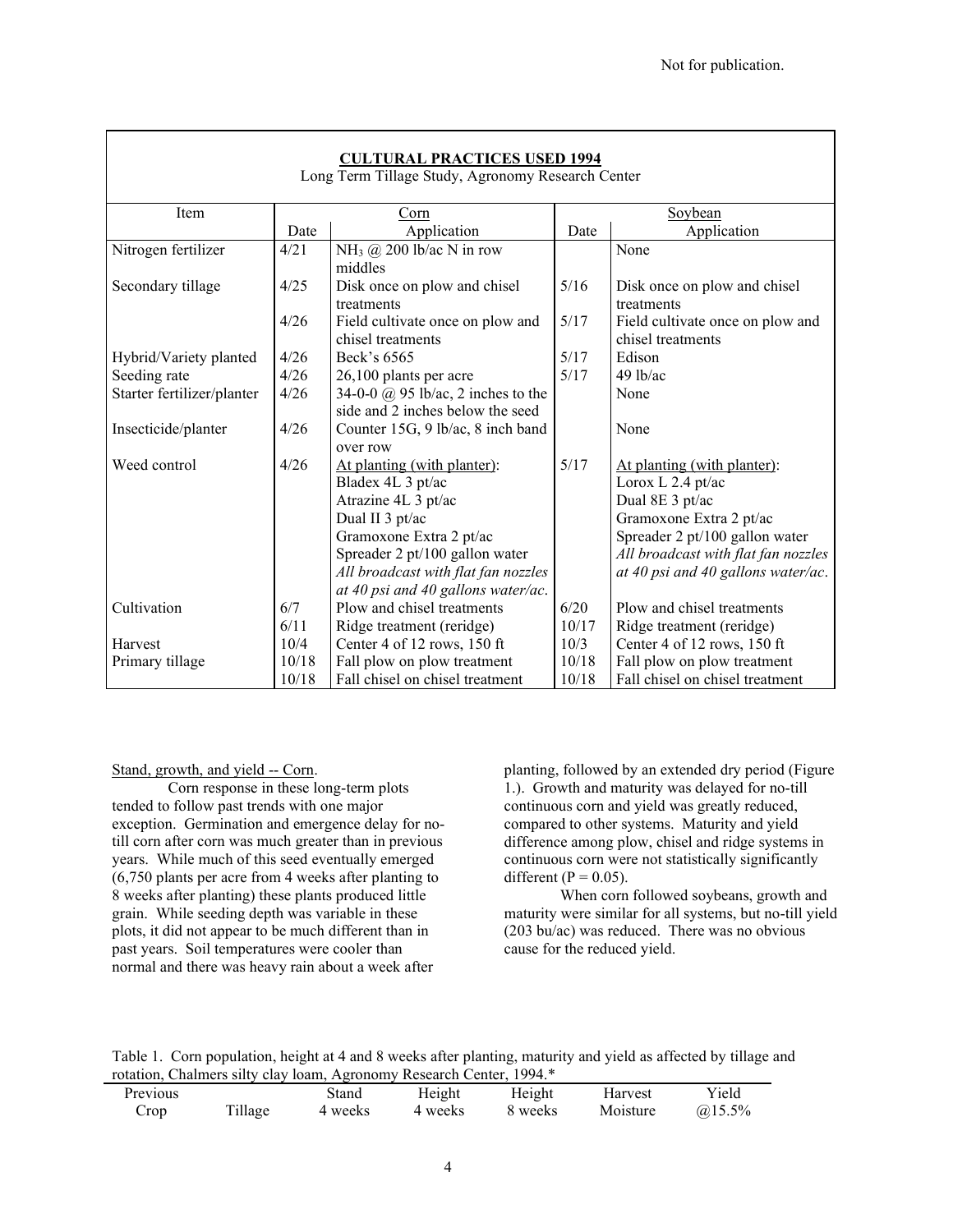|         |          | ppa         | 1n               | in     | $\frac{0}{0}$     | bu/ac              |
|---------|----------|-------------|------------------|--------|-------------------|--------------------|
| Corn    | Plow     | 27190a**    | 7.5a             | 59.1a  | 25.7 <sub>b</sub> | 215.6a             |
|         | Chisel   | 26880a      | 7.1a             | 57.8ab | 26.3 <sub>b</sub> | 201.5a             |
|         | Ridge*** | 26030a      | 7.2a             | 54.5b  | 27.0 <sub>b</sub> | 205.2a             |
|         | No-till  | $16810b***$ | 3.7 <sub>b</sub> | 39.6c  | 30.0a             | 125.2 <sub>b</sub> |
| Soybean | Plow     | 26560       | 7.4              | 59.8   | 25.5              | 215.9a             |
|         | Chisel   | 27160       | 7.7              | 61.8   | 24.9              | 225.2a             |
|         | Ridge*** | 26410       | 7.6              | 59.9   | 25.6              | 218.3a             |
|         | No-till  | 27060       | 7.7              | 62.3   | 25.4              | 202.9b             |

\*Average of 4 replications.

\*\*Within rotations, data followed by the same letter are not significantly different according to Student-Newman-Kuels Test (P= .05).

\*\*\*Height at 8 weeks measured after ridging. Ridge height was 4 to 5 inches.

\*\*\*\*Final stand in no-till continuous corn was 23590 plants per acre.

Stand, growth, and yield -- Soybeans. The data (Table 2) reflect no differences due

to tillage system but rotation soybean yields were about 10% greater than continuous soybean yields for

all tillage systems. Soybean stands were about 35% greater than intended, which lead to lodging in all plots. Soybean seed was smaller than in past years and we did not adjust planter setting to compensate.

| Table 2. Soybean population, height at 4 and 8 weeks after planting, maturity and yield as affected by tillage and |  |  |  |
|--------------------------------------------------------------------------------------------------------------------|--|--|--|
| rotation, Chalmers silty clay loam, Agronomy Research Center, 1994.*                                               |  |  |  |

| Previous |         | Stand   | Height  | Height  | Harvest       | Yield     |
|----------|---------|---------|---------|---------|---------------|-----------|
| Crop     | Tillage | 4 weeks | 4 weeks | 8 weeks | Moisture      | $@13.0\%$ |
|          |         | ppf     | ٠<br>1n | 1n      | $\frac{0}{0}$ | bu/ac     |
| Corn     | Plow    | 13.2    | 9.3     | 27.0    | 11.2          | 53.4      |
|          | Chisel  | 13.5    | 9.7     | 27.0    | 11.0          | 51.2      |
|          | Ridge   | 13.3    | 9.3     | 27.5    | 11.4          | 51.0      |
|          | No-till | 12.6    | 8.2     | 26.1    | 11.0          | 52.8      |
| Soybean  | Plow    | 13.2    | 9.1     | 26.5    | 11.2          | 47.4      |
|          | Chisel  | 13.5    | 9.1     | 26.7    | 10.9          | 46.3      |
|          | Ridge   | 13.2    | 8.9     | 26.2    | 11.1          | 45.9      |
|          | No-till | 13.7    | 9.6     | 27.0    | 11.0          | 46.1      |

\*Average of 4 replications.

\*\*Within rotation, data followed by the same letter are not significantly different according to Student-Newman-Kuels Test (P= .05).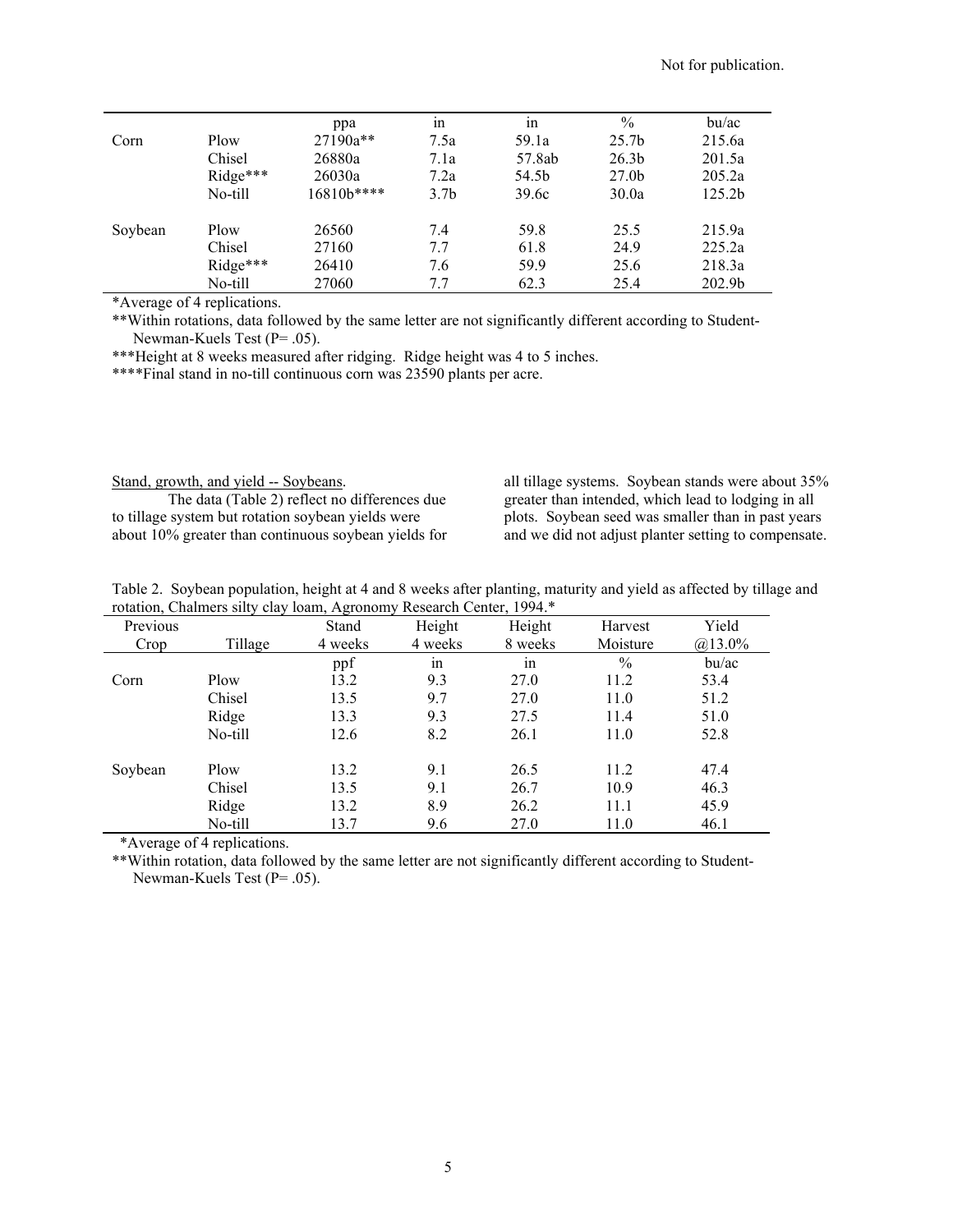|                         | Stand   | Height    | Height              | Harvest   | Yield     |
|-------------------------|---------|-----------|---------------------|-----------|-----------|
| Variable                | 4 weeks | 4 weeks   | 8 weeks             | Moisture  | bu/ac     |
|                         |         |           | Significance Level- |           |           |
|                         |         |           | Corn                |           |           |
| Tillage                 | .01     | .01       | .01                 | .01       | .01       |
| Previous crop           | .01     | .01       | .01                 | .01       | .01       |
| Tillage x previous crop | .01     | .01       | .01                 | .01       | .01       |
|                         |         |           | Soybean             |           |           |
| Tillage                 | NS      | <b>NS</b> | <b>NS</b>           | <b>NS</b> | <b>NS</b> |
| Previous crop           | NS      | <b>NS</b> | <b>NS</b>           | <b>NS</b> | .01       |
| Tillage x previous crop | .01     | .01       | .01                 | NS        | NS        |

Table 3. Analysis of variance summary, tillage data, Agronomy Research Center, 1994.

### **Plans for 1995**

Continue the Long Term study with these modifications:

- Drill soybeans in the plow, chisel and no-till treatments.
- Shift continuous no-till corn rows 4 to 6 inches off last year's row.

#### **Long Term Yields (Table 4.)**

Average corn yields for chisel and ridge systems are reduced only 3 % or less, compared to plowing, in continuous corn and these systems are equal to plowing for corn after soybeans. No-till average yield is 14% less in continuous corn and 3 % less for corn after soybeans, compared to plowing. In continuous corn, there is a tendency for greater reduction in no-till yields with time. Rotation corn yields were better than continuous corn yields by 5%

with plowing, 7-8% with chisel and ridge, and by 15% with no-till.

Soybean response to tillage shows long-term average yield with plowing about 5% better than yields with chisel, ridge, and no-till systems. There appears to be tendency for no-till soybean yields to be more competitive with time. Rotation soybean yields have consistently been better than continuous soybean yields by 7-10%.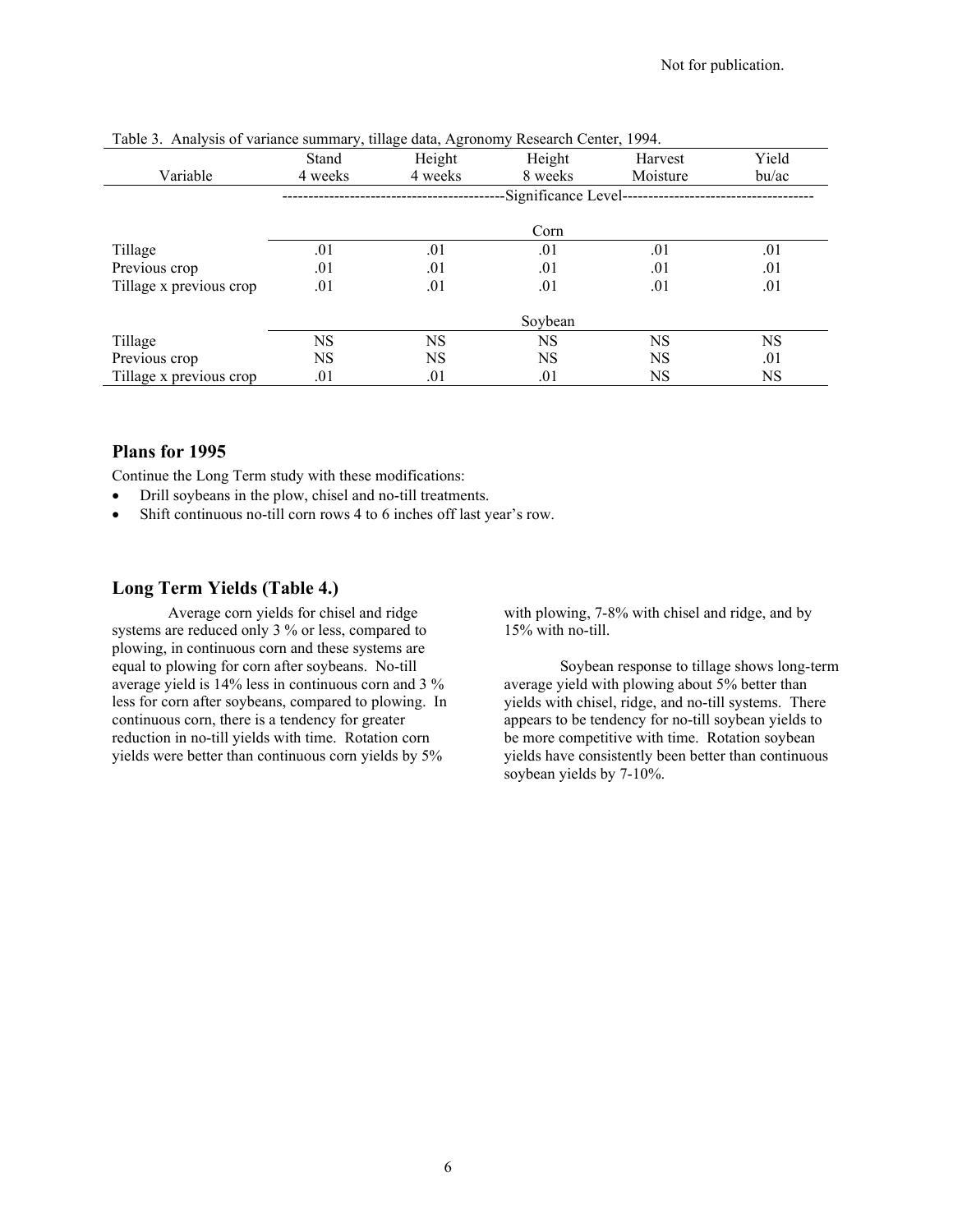Separate page for Table 4.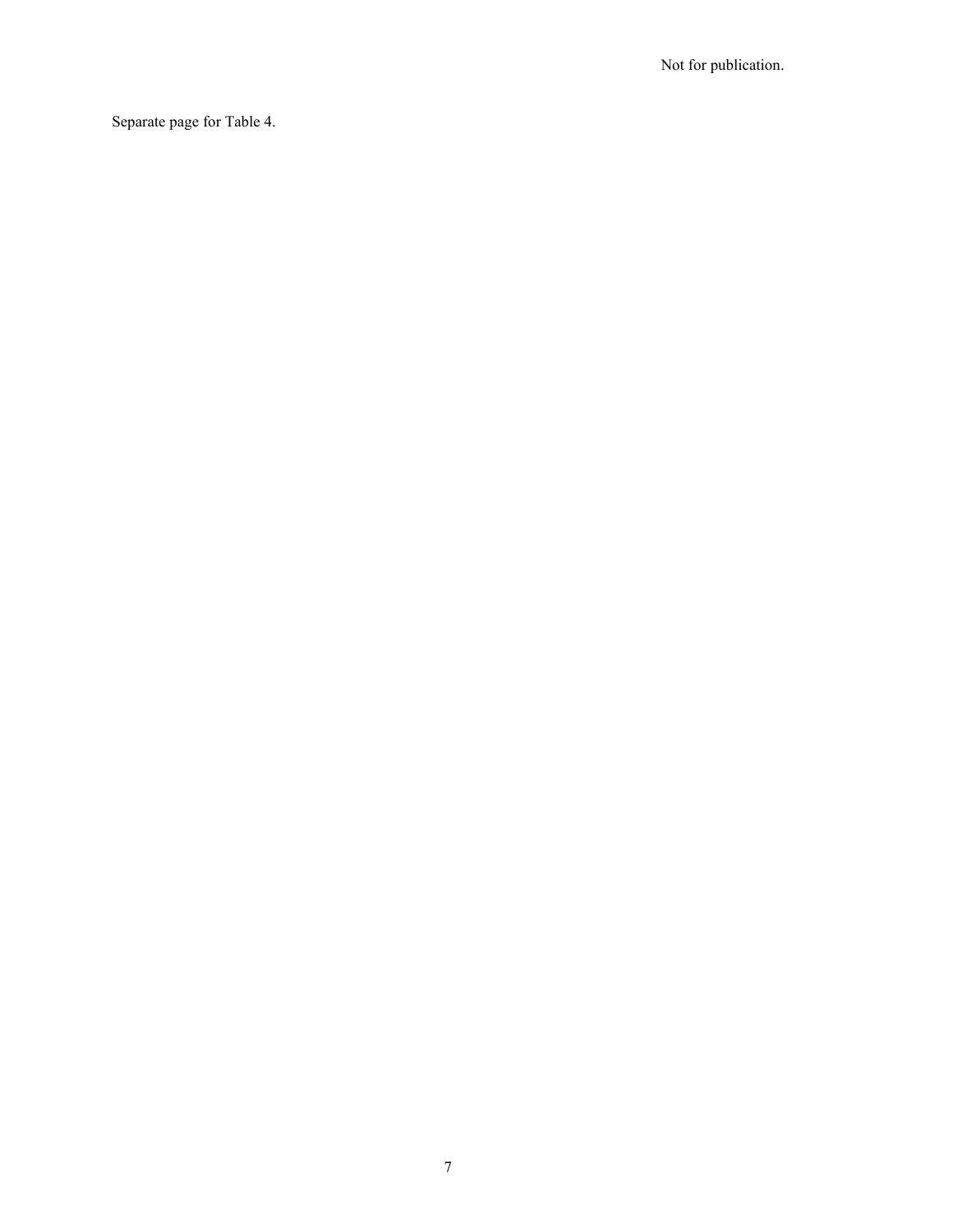## *Strip Preparation Study*

### **What is strip preparation?**

The concept of preparing a residue free and/or tilled strip for each row in soil that is not tilled before planting.

## **Why strip preparation?**

- To provide a warmer, drier and less dense soil in the row area, more uniform seed depth, improved seed-soil contact and reduced allelopathy.
- More favorable in-row soil may provide more vigorous early rooting, speed crop maturity, and increase yield compared to standard no-till planting.
- To provide improved control of soil erosion compared to full width tillage.
- To increase net profits.

## **Objective of this study.**

- To determine the affect of strip preparation on corn and soybean emergence, growth, maturity and yield in central and northern Indiana.
- To determine the effect of residue removal and zone tillage on soil temperature.

No-till planting of corn or soybean into heavy residue sometimes reduces yield potential in northern Indiana and on poorly drained soils in central and southern Indiana. The combination of cool soil temperature and dense soil tends to slow growth and maturity, compared to a conventional seedbed.

Studies in Ontario, Iowa and Minnesota indicate that some form of residue removal or strip tillage for each row may overcome the early-season problems of notill fields. This would allow for competitive yield potential while maintaining soil conservation, improved water quality and cost reduction benefits of no-till. This study will evaluate currently available strip preparation attachments such as "trash whippers" and multiple fluted coulters under Indiana conditions and allow development of new strip preparation techniques. Field activities conducted in 1993 were to establish plot location and cropping sequence. The data from 1994 is presented in this report

Treatments include plow, standard no-till, multiple coulters and Purdue "mini-tiller," all with and without removal of residue from the row area. Rawson brand coulters tilled an eight inch wide band approximately 2-4 inches deep with a one inch waffle coulter in front followed by two 2 inch fluted coulters. The mini-tiller is a 5 inch blade attached behind a rippled coulter and set 4 - 5 inches deep to lift and loosen soil in the row area. Standard no-till treatment included a ripple coulter ahead of seeding units. Dawn trash whippers provided removal of residue from the row area.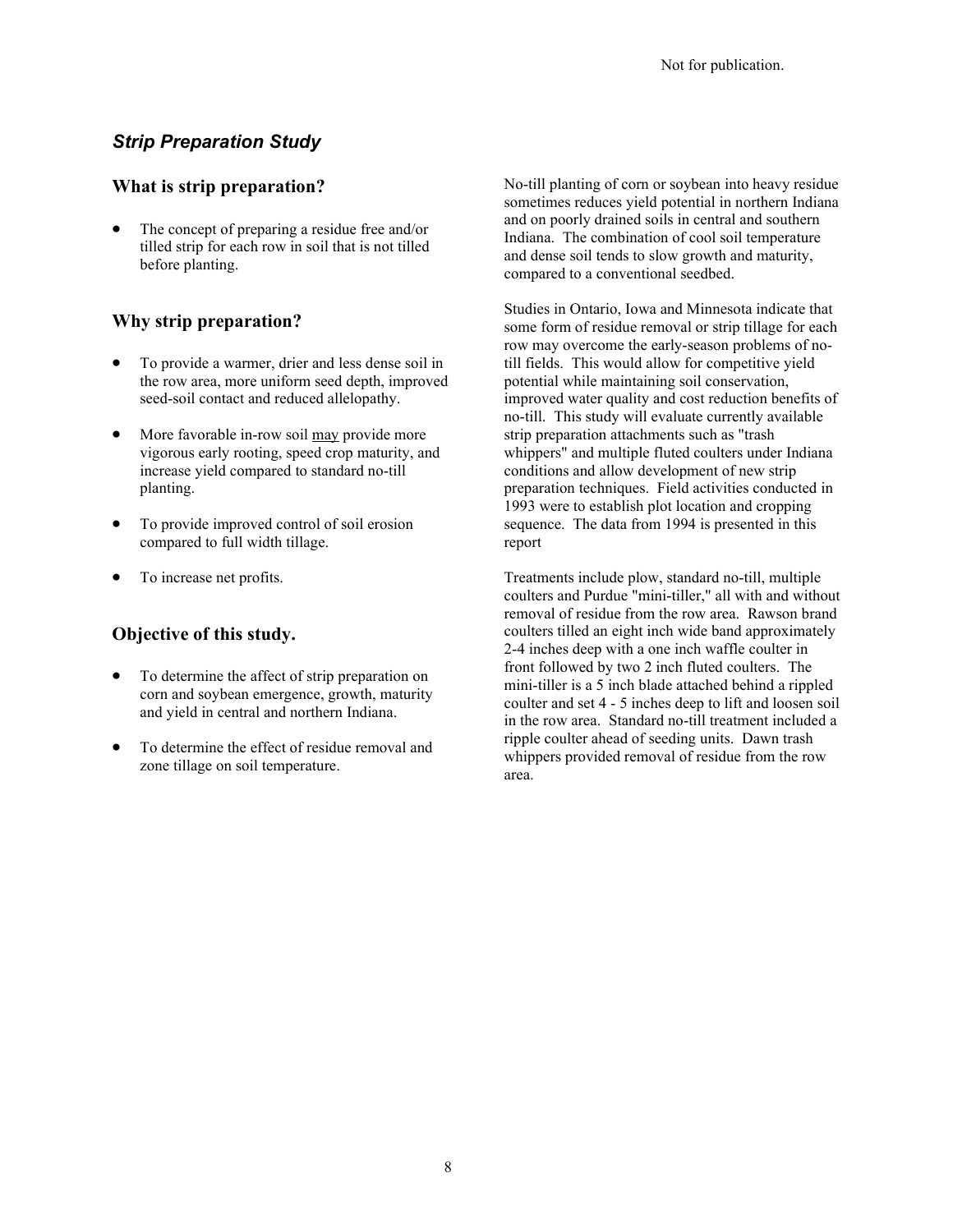| <b>CULTURAL PRACTICES USED 1994</b><br>Strip Preparation Study, Agronomy Research Center |       |                                                                                         |  |  |  |  |
|------------------------------------------------------------------------------------------|-------|-----------------------------------------------------------------------------------------|--|--|--|--|
| Item                                                                                     | Date  | Application                                                                             |  |  |  |  |
| Secondary tillage                                                                        | 4/25  | Disk once on plow treatment                                                             |  |  |  |  |
|                                                                                          | 4/25  | Field cultivate once on plow treatment                                                  |  |  |  |  |
| Hybrid planted                                                                           | 4/25  | Pioneer 3394                                                                            |  |  |  |  |
| Seeding rate                                                                             | 4/25  | 26,100 plants per acre                                                                  |  |  |  |  |
| Starter fertilizer/planter                                                               | 4/25  | 34-0-0 $\omega$ 95 lb/ac, 2 inches to the side and 2 inches below the seed              |  |  |  |  |
| Insecticide/planter                                                                      | 4/25  | Counter 15G, 9 lb/ac, 8 inch band over row                                              |  |  |  |  |
| Spring strip                                                                             | 4/25  | 3 Coulter treatment in and between old rows: one 1 inch fluted 8 wave                   |  |  |  |  |
| preparation/planter                                                                      |       | center coulter with one 2 inch fluted 8 wave coulter 4 inches to each                   |  |  |  |  |
|                                                                                          |       | side of the center coulter                                                              |  |  |  |  |
|                                                                                          |       | 3 Coulter with residue removed treatment in and between old rows: one                   |  |  |  |  |
|                                                                                          |       | 1 inch fluted 8 wave center coulter with one 2 inch fluted 8 wave                       |  |  |  |  |
|                                                                                          |       | coulter 4 inches to each side of the center coulter. Row cleaners used                  |  |  |  |  |
|                                                                                          |       | ahead of coulters to remove residue from row area.                                      |  |  |  |  |
|                                                                                          |       | Residue removed treatment in and between old rows: Row cleaners                         |  |  |  |  |
|                                                                                          |       | used to remove residue from new row area.                                               |  |  |  |  |
| Weed control                                                                             | 4/26  | At planting (with planter):                                                             |  |  |  |  |
|                                                                                          |       | Bladex 4L 3 pt/ac                                                                       |  |  |  |  |
|                                                                                          |       | Atrazine 4L 3 pt/ac                                                                     |  |  |  |  |
|                                                                                          |       | Dual II 3 pt/ac                                                                         |  |  |  |  |
|                                                                                          |       | Gramoxone Extra 2 pt/ac                                                                 |  |  |  |  |
|                                                                                          |       | Spreader 2 pt/100 gallon water                                                          |  |  |  |  |
|                                                                                          |       | All broadcast with flat fan nozzles at 40 psi and 40 gallons water/ac.                  |  |  |  |  |
| Cultivation                                                                              | 6/7   | Plow treatment, once                                                                    |  |  |  |  |
| Nitrogen fertilizer                                                                      | 6/11  | NH <sub>3</sub> @ 180 lb/ac N in row middles, sidedressed                               |  |  |  |  |
| Harvest                                                                                  | 10/5  | All 4 rows, 110 ft                                                                      |  |  |  |  |
| Fall strip                                                                               | 10/6  | 3 Coulter treatment in and between old rows: one 1 inch fluted 8 wave                   |  |  |  |  |
| preparation/toolbar                                                                      |       | center coulter with one 2 inch fluted 8 wave 4 inches to each side of the               |  |  |  |  |
|                                                                                          |       | center coulter                                                                          |  |  |  |  |
|                                                                                          |       | 3 Coulter with residue removed treatment in and between old rows: one                   |  |  |  |  |
|                                                                                          |       | 1 inch fluted 8 wave center coulter with one 2 inch fluted 8 wave 4                     |  |  |  |  |
|                                                                                          |       | inches to each side of the center coulter. Row cleaners used ahead of                   |  |  |  |  |
|                                                                                          |       | coulters to remove residue from row area.                                               |  |  |  |  |
|                                                                                          |       | Residue removed treatment in and between old rows: Row cleaners                         |  |  |  |  |
|                                                                                          |       | used to remove residue from row area.                                                   |  |  |  |  |
|                                                                                          | 11/3  | Fertilizer applicator treatment in and between old rows: Applied N-                     |  |  |  |  |
|                                                                                          |       | Serve stabilized NH <sub>3</sub> $(0, 200)$ lb/ac with 5 knife applicator equipped with |  |  |  |  |
|                                                                                          |       | 2 covering disks per shank.                                                             |  |  |  |  |
| Primary tillage                                                                          | 10/13 | Fall plow on plow treatment                                                             |  |  |  |  |
|                                                                                          |       |                                                                                         |  |  |  |  |

 $\mathbf{r}$ 

Table 5. Corn population, height at 4 and 8 weeks after planting, days to 50% tassel, maturity and yield as affected by strip preparation, row location, and timing of strip preparation, Agronomy Research Center, 1994.\*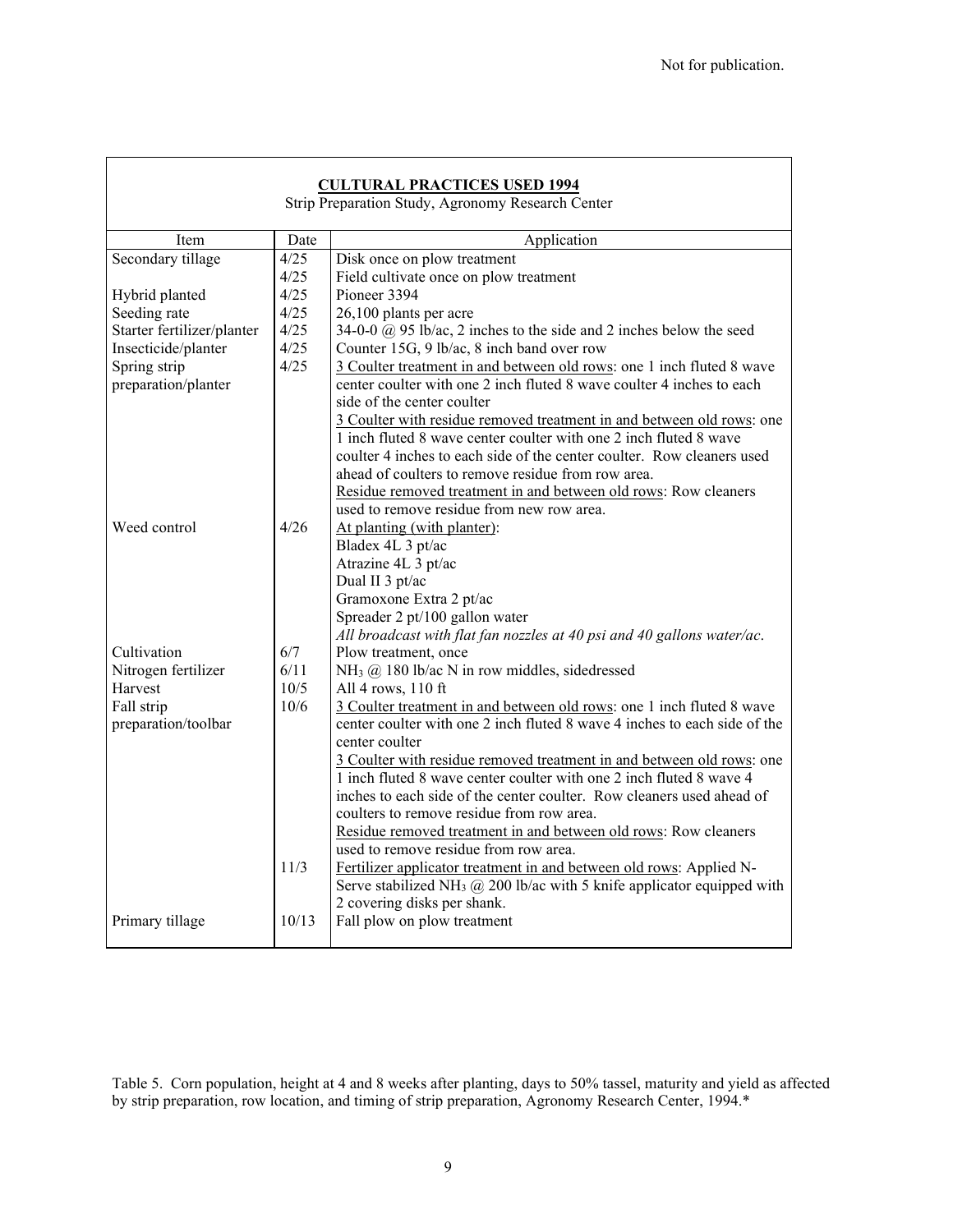|                                     | Days to 50%<br>Emergence** | Stand<br>$\overline{4}$ | Height<br>4 weeks   | Height<br>8 weeks   | 50 %<br>Tassel | Harvest       | Yield     |
|-------------------------------------|----------------------------|-------------------------|---------------------|---------------------|----------------|---------------|-----------|
| Treatment                           |                            | weeks                   |                     |                     |                | Moisture      | $@15.5\%$ |
|                                     |                            | ppa                     | in                  | $\operatorname{in}$ | days           | $\frac{0}{0}$ | bu/ac     |
|                                     |                            |                         | Continuous corn     |                     |                |               |           |
|                                     |                            |                         |                     |                     |                |               |           |
| Fall plow                           | 15                         | 25708                   | 7.3                 | 57.3                | 78.2           | 19.5          | 223.5     |
| In old row:                         |                            |                         |                     |                     |                |               |           |
| Fall, row cleaners                  | 18                         | 24083                   | 6.1                 | 43.5                | 82.5           | 19.8          | 178.7     |
| Fall, 3 coulters                    | 21                         | 21833                   | 5.3                 | 38.6                | 83.2           | 20.2          | 171.0     |
| Fall, row cleaners & 3 coulters     | 19                         | 24583                   | 5.8                 | 41.2                | 82.2           | 20.0          | 181.6     |
| Fall, NH3 band                      | 19                         | 22667                   | 5.9                 | 40.1                | 82.2           | 20.7          | 184.4     |
| Spring, row cleaners                | 21                         | 21625                   | 5.4                 | 42.5                | 82.5           | 20.3          | 174.1     |
| Spring, 3 coulters                  | 21                         | 22250                   | 5.8                 | 39.6                | 83.0           | 20.5          | 171.6     |
| Spring, row cleaners $& 3$ coulters | 19                         | 21958                   | 6.1                 | 43.6                | 81.5           | 20.2          | 171.9     |
| Spring, no-till                     | 21                         | 21500                   | 4.5                 | 38.5                | 83.7           | 20.6          | 162.6     |
| <b>Between old rows</b>             |                            |                         |                     |                     |                |               |           |
| Fall, row cleaners                  | 19                         | 25500                   | 6.3                 | 42.5                | 81.7           | 19.5          | 189.8     |
| Fall, 3 coulters                    | 18                         | 25375                   | 6.4                 | 43.4                | 81.5           | 19.7          | 187.1     |
| Fall, row cleaners & 3 coulters     | 17                         | 25708                   | 6.6                 | 42.9                | 80.2           | 20.2          | 188.7     |
| Fall, NH3 band                      | 18                         | 24625                   | 5.8                 | 45.5                | 82.0           | 20.2          | 194.6     |
| Spring, row cleaners                | 20                         | 22375                   | 5.8                 | 43.5                | 81.2           | 18.8          | 178.9     |
| Spring, 3 coulters                  | 19                         | 24125                   | 5.8                 | 42.5                | 81.5           | 20.0          | 181.4     |
| Spring, row cleaners & 3 coulters   | 19                         | 22958                   | 5.8                 | 43.4                | 81.7           | 19.9          | 176.9     |
| Spring, no-till                     | 19                         | 24958                   | 6.1                 | 41.7                | 82.5           | 20.3          | 183.8     |
|                                     |                            |                         | Corn after soybeans |                     |                |               |           |
| Fall plow                           | 14                         | 26125                   | 7.8                 | 58.3                | 78.2           | 19.4          | 223.2     |
| Fall, row cleaners                  | 14                         | 26792                   | 7.6                 | 55.5                | 78.2           | 19.6          | 225.7     |
| Fall, 3 coulters                    | 15                         | 26375                   | 6.8                 | 49.3                | 79.5           | 20.2          | 223.2     |
| Fall, row cleaners & 3 coulters     | 15                         | 26458                   | 7.4                 | 52.4                | 79.0           | 19.9          | 228.0     |
| Fall, NH3 band                      | 15                         | 26667                   | 7.2                 | 53.3                | 78.7           | 19.7          | 229.9     |
| Spring, row cleaners                | 17                         | 24958                   | 7.2                 | 53.5                | 79.5           | 20.1          | 214.9     |
| Spring, 3 coulters                  | 17                         | 25333                   | 6.6                 | 48.5                | 80.5           | 20.7          | 211.3     |
| Spring, row cleaners $& 3$ coulters | 17                         | 23917                   | 6.7                 | 49.0                | 80.5           | 20.3          | 211.3     |
| Spring, no-till                     | 16                         | 25667                   | 7.1                 | 49.3                | 79.5           | 20.5          | 216.6     |

\*Average of 4 replications.

\*\*Average of 2 replications.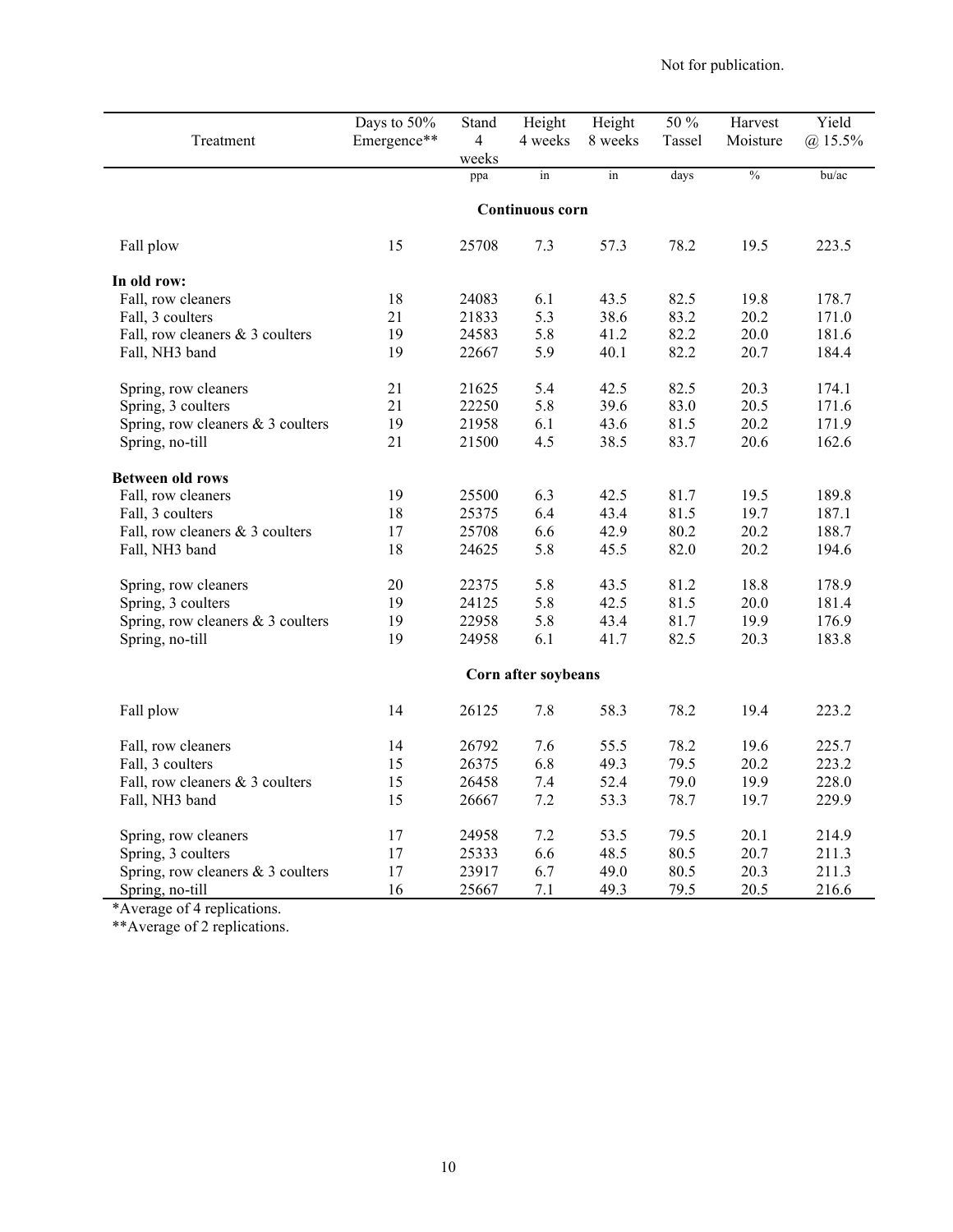#### Soil Temperatures:

To document the effect of strip preparation on soil temperatures, we used electronic thermometers to record daily maximum and minimum temperatures. The sensor part of the each thermometer was buried (being careful not to disturb the soil structure or residue cover) at 4 inches below the soil surface, directly in the new seed row. Data was recorded on 41 out of 42 days

### **Conclusions from Midwest strip preparation research.**

- Not likely to be beneficial where traditional notill planting is successful.
- May not improve yields consistently in corn/soybean rotation, even on poorly drained soil.
- Moving residue should improve no-till continuous corn yields on dark poorly drained soil, but not likely to equal yields with full width tillage.
- Where needed, it may be more beneficial when done in the fall than when done at planting.
- May provide more uniform seedling emergence in uneven residue or uneven soil surface.

### **Challenges with strip preparation.**

- Wet soils under heavy residue.
- Use on erodible land.
- Maintaining depth on different soils.
- Removing residue without leaving a depression.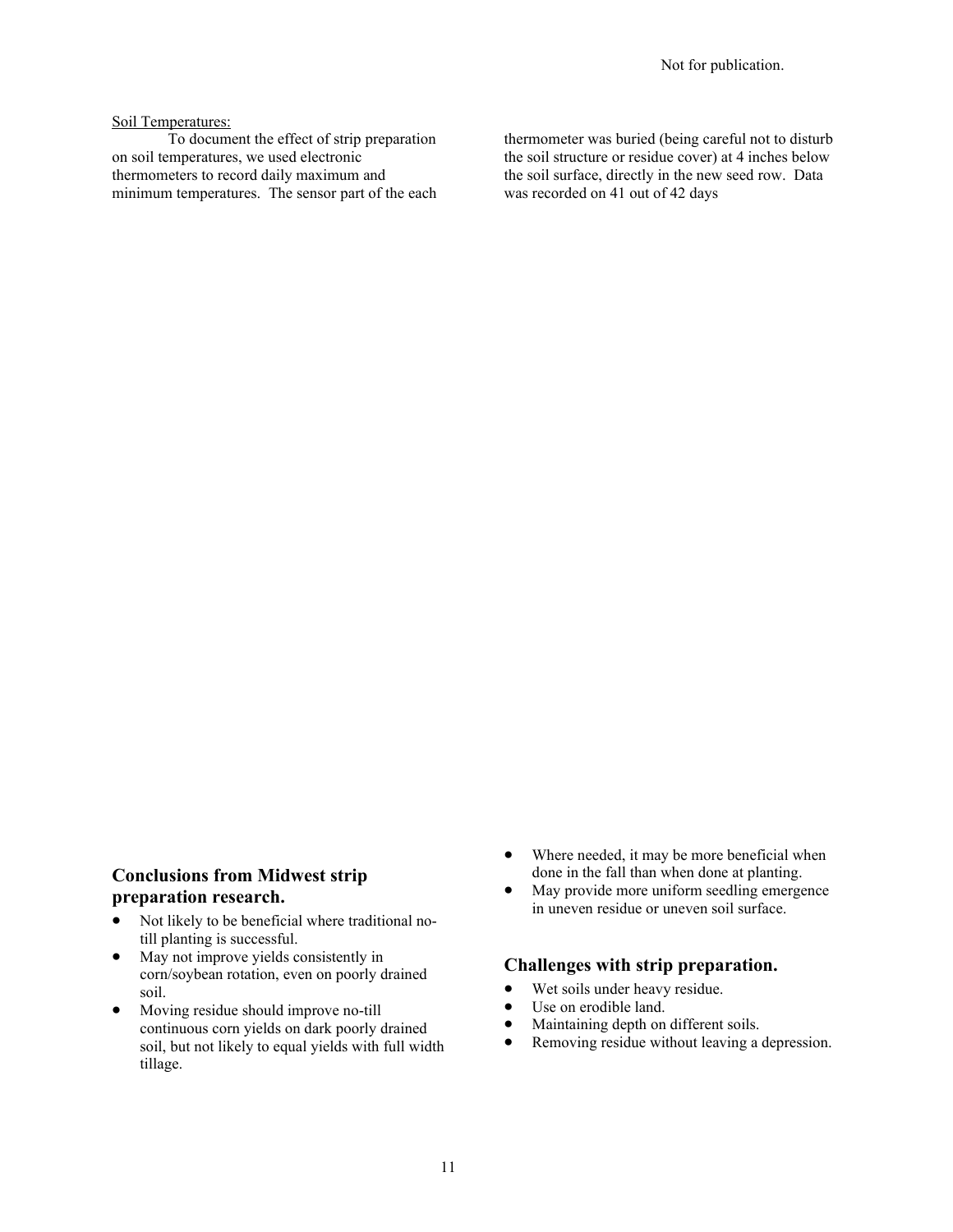# **NORTHEAST PURDUE AGRICULTURAL CENTER**

As stated earlier in this report, no-till planting of corn or soybeans into heavy residue sometimes reduces yield potential in northern Indiana. The combination of cool soil temperature and dense soil tends to slow growth and maturity, compared to a conventional seedbed. In these studies we are investigating forms of shallow strip preparation for each row, which may overcome the early-season problems of no-till fields.

Treatments are evaluated for continuous corn on Boyer and Rawson sandy loams at the Schrader farm and for corn after no-till drilled soybeans on Blount silt loam at the Kyler farm.

Treatments include spring chisel plowing as the conventional soil tillage system, standard no-till, splitting no-till middles, row cleaners, multiple coulters and the Purdue "mini-tiller" (loosens soil to 4" depth under the row). Fall and spring timing of strip preparation is another variable at Schrader. All plots were planted with a John Deere Max-Emerge planter equipped with commercially available strip preparation attachments, except for the Purdue minitiller. Disking provides the secondary tillage in conventional plots. All plots are machine harvested and samples were weighed in a portable electronic weigh buggy.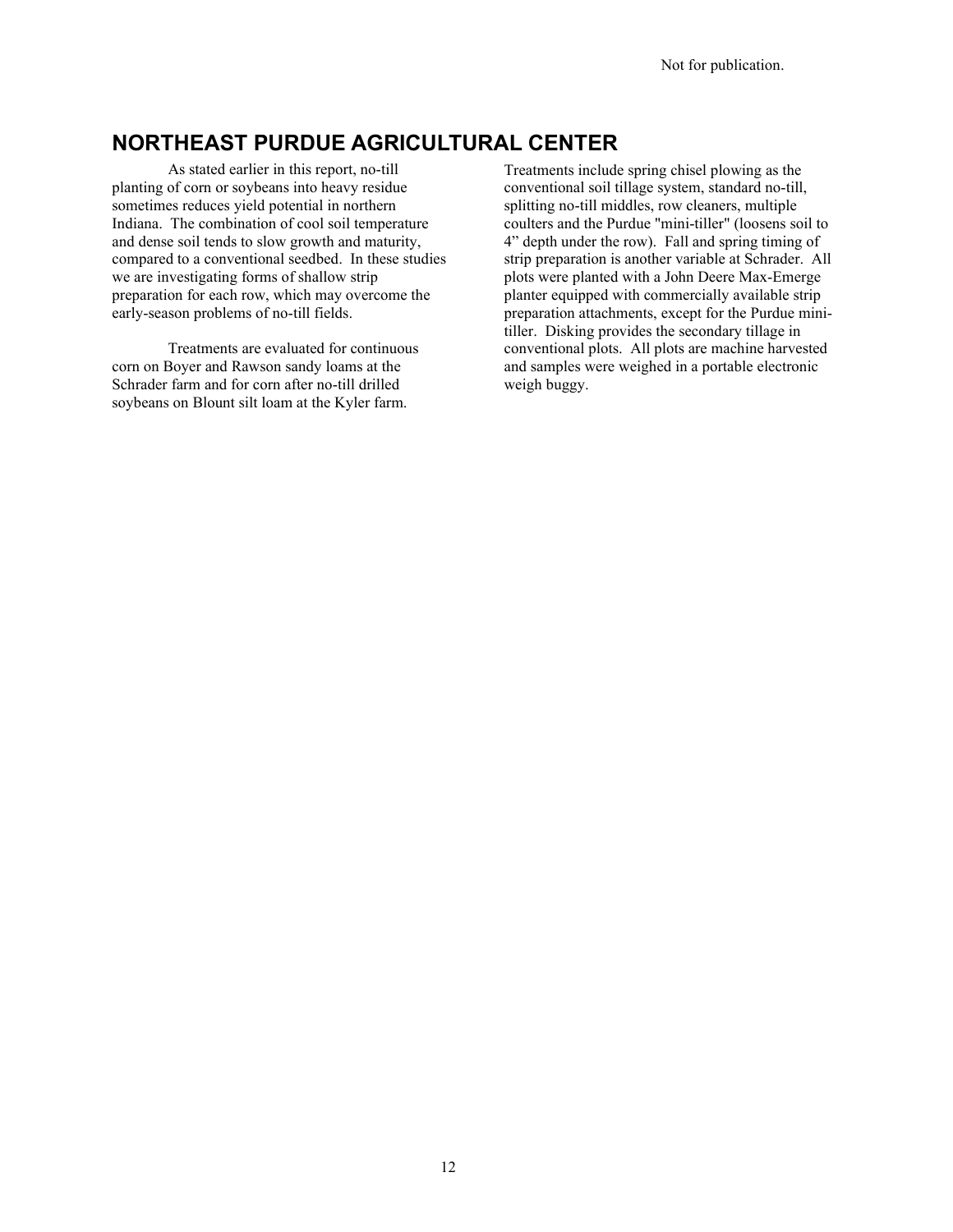# *Strip Preparation Study -- Schrader Farm*

|                            |          | <b>CULTURAL PRACTICES USED 1994</b>                                                                                                                                                                                                                                                                                                                                                                                               |
|----------------------------|----------|-----------------------------------------------------------------------------------------------------------------------------------------------------------------------------------------------------------------------------------------------------------------------------------------------------------------------------------------------------------------------------------------------------------------------------------|
|                            |          | Strip Preparation Study, Schrader Farm, Northeast Purdue Agricultural Center                                                                                                                                                                                                                                                                                                                                                      |
| Item                       | Date     | Application                                                                                                                                                                                                                                                                                                                                                                                                                       |
| Fall strip preparation     | 10/26/93 | 3 Coulter with residue removed treatment between rows: one 1 inch fluted 8<br>wave center coulter with one 2 inch fluted 8 wave coulter 4 inches to each side<br>of the center coulter. Row cleaners used ahead of coulters to remove residue<br>from row area.<br>Mini-tiller between rows: one 1 inch fluted 8 wave center coulter with ripple<br>coulter in front of mini-tiller. Mini-tiller operated at a depth of 4 inches. |
| Primary tillage            | 4/26     | Spring chisel (4 inch twisted chisel points) on chisel treatment                                                                                                                                                                                                                                                                                                                                                                  |
| Secondary tillage          | 5/3      | Disk once on chisel treatment                                                                                                                                                                                                                                                                                                                                                                                                     |
|                            | 5/4      | Disk once on chisel treatment                                                                                                                                                                                                                                                                                                                                                                                                     |
| Strip preparation          | 5/4      | Mini-tiller between rows: one 1 inch fluted 8 wave center coulter with ripple<br>coulter in front of mini-tiller. Mini-tiller operated at a depth of 4 inches.                                                                                                                                                                                                                                                                    |
|                            | 5/4      | Row cleaner treatment: no coulters                                                                                                                                                                                                                                                                                                                                                                                                |
|                            | 5/4      | 3 Coulter treatment in and between old rows: one 1 inch fluted 8 wave center<br>coulter with one 2 inch fluted 8 wave coulter 4 inches to each side of the<br>center coulter                                                                                                                                                                                                                                                      |
| Hybrid planted             | 5/4      | Pioneer 3394                                                                                                                                                                                                                                                                                                                                                                                                                      |
| Seeding rate               | 5/4      | 26,100 plants per acre                                                                                                                                                                                                                                                                                                                                                                                                            |
| Starter fertilizer/planter | 5/4      | 18-46-0 @ 113 lb/ac, 2 inches to the side and 2 inches below the seed                                                                                                                                                                                                                                                                                                                                                             |
| Insecticide/planter        | 5/4      | Force 15G, 9 lb/ac, 8 inch band over row                                                                                                                                                                                                                                                                                                                                                                                          |
| Weed control               | 5/2      | Early preplant (with ATV sprayer at 12 mph):                                                                                                                                                                                                                                                                                                                                                                                      |
|                            |          | Roundup 2 pt/ac                                                                                                                                                                                                                                                                                                                                                                                                                   |
|                            |          | 2,4,-D ester 2 pt ac                                                                                                                                                                                                                                                                                                                                                                                                              |
|                            |          | Spreader 4 pt/100 gallons of water (3.2 ounce/ac)                                                                                                                                                                                                                                                                                                                                                                                 |
|                            |          | Ammonium sulfate 17 lb/100 gallons of water (0.75 lb/ac)                                                                                                                                                                                                                                                                                                                                                                          |
|                            |          | All broadcast with flat fan nozzles spaced at 20", at 30 psi, and 6 gallons                                                                                                                                                                                                                                                                                                                                                       |
|                            |          | water/ac.                                                                                                                                                                                                                                                                                                                                                                                                                         |
|                            | 5/4      | At planting (with planter):                                                                                                                                                                                                                                                                                                                                                                                                       |
|                            |          | Extrazine 2.4 lb/ac                                                                                                                                                                                                                                                                                                                                                                                                               |
|                            |          | Dual 8E 2 pt/ac                                                                                                                                                                                                                                                                                                                                                                                                                   |
|                            |          | Roundup 2 pt/ac                                                                                                                                                                                                                                                                                                                                                                                                                   |
|                            |          | All broadcast with flat fan nozzles spaced at 30", at 40 psi and 40 gallons                                                                                                                                                                                                                                                                                                                                                       |
|                            |          | water/ac.                                                                                                                                                                                                                                                                                                                                                                                                                         |
| Nitrogen fertilizer        | 6/13     | $NH3$ ( $@$ 170 lb/ac N in row middles, sidedressed                                                                                                                                                                                                                                                                                                                                                                               |
| Cultivation                | 6/14     | Chisel treatment, once                                                                                                                                                                                                                                                                                                                                                                                                            |
| Harvest                    | 10/5     | All 8 rows, 150 ft                                                                                                                                                                                                                                                                                                                                                                                                                |
| Fall strip preparation     | 11/17/94 | 3 Coulter with residue removed treatment between rows: one 1 inch fluted 8                                                                                                                                                                                                                                                                                                                                                        |
|                            |          | wave center coulter with one 2 inch fluted 8 wave coulter 4 inches to each side                                                                                                                                                                                                                                                                                                                                                   |
|                            |          | of the center coulter. Row cleaners used ahead of coulters to remove residue                                                                                                                                                                                                                                                                                                                                                      |
|                            |          | from row area.                                                                                                                                                                                                                                                                                                                                                                                                                    |
|                            |          | Mini-tiller with residue removed between rows: not completed                                                                                                                                                                                                                                                                                                                                                                      |
| Bulk P and K               | 10/26    | 200 lb/ac 0-46-0 and 200 lb/ac 0-0-60                                                                                                                                                                                                                                                                                                                                                                                             |
| Lime                       | 2/10/93  | Dolomitic limestone 2 ton/ac                                                                                                                                                                                                                                                                                                                                                                                                      |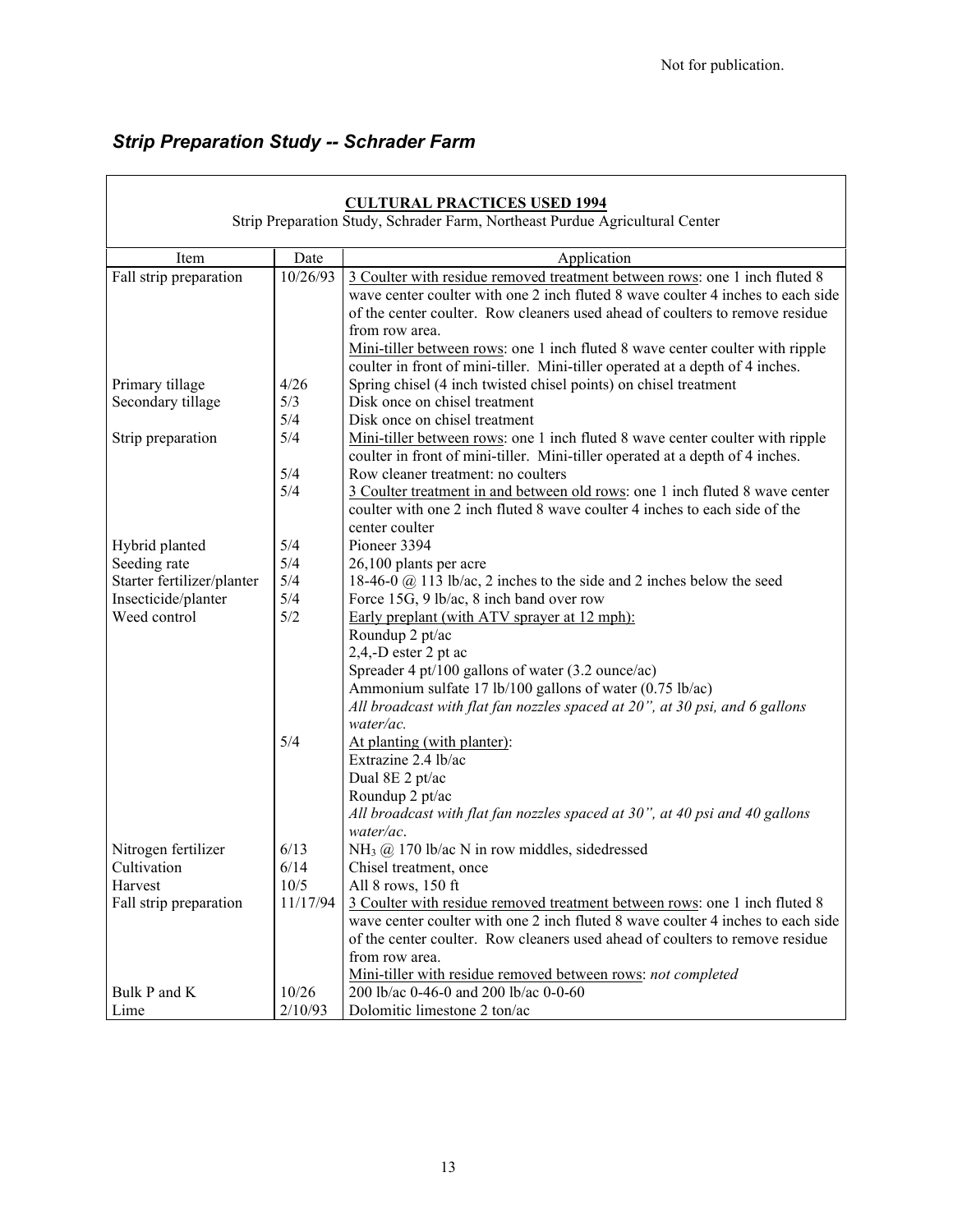### Stand, growth and yield

Traditional no-till planting in the old row had significantly lower stand than all other treatments and chiseled corn was taller than corn in other systems at 4 and 8 weeks after planting. Differences

in moisture and yield were not statistically significant  $(P = .05)$  even though yields ranged from 130.6 bushels per acre (no-till in row) to 143.3 bushels per acre (chisel), an indication of variability in the trial.

|  |                                                                                       |  | Table 6. Corn population, height at 4 and 8 weeks after planting, maturity and yield as affected by tillage, |  |
|--|---------------------------------------------------------------------------------------|--|--------------------------------------------------------------------------------------------------------------|--|
|  | continuous corn, Boyer sandy loam and Rawson sandy loam, Schrader Farm, NEPAC, 1994.* |  |                                                                                                              |  |

|                                   | Stand    | Height            | Height  | Harvest       | Yield     |
|-----------------------------------|----------|-------------------|---------|---------------|-----------|
| Tillage                           | 4 weeks  | 4 weeks           | 8 weeks | Moisture      | $@15.5\%$ |
|                                   | ppa      | 1n                | in      | $\frac{0}{0}$ | bu/ac     |
| Chisel                            | 25810a** | 12.7a             | 66.3a   | 17.4          | 143.3     |
| No-till                           | 23410b   | 8.6b              | 51.5b   | 19.3          | 130.6     |
| No-till (split middles)           | 25340a   | 9.1 <sub>b</sub>  | 54.3b   | 18.7          | 137.7     |
| Row cleaners (split middles)      | 25810a   | 9.9 <sub>b</sub>  | 55.3b   | 18.6          | 137.1     |
| Coulters, spring (split middles)  | 25440a   | 9.8b              | 58.6b   | 17.4          | 134.6     |
| Coulters, fall (split middles)    | 25280a   | 9.4 <sub>b</sub>  | 53.7b   | 18.7          | 139.1     |
| Mini-till, spring (split middles) | 25690a   | 10.3 <sub>b</sub> | 56.9b   | 17.7          | 139.0     |
| Mini-till, fall (split middles)   | 25280a   | 10.3 <sub>b</sub> | 55.9b   | 17.7          | 131.1     |
| ANOV sig. level                   | .01      | .01               | .01     | NS            | NS        |

\*Average of 4 replications

\*\*Within rotations, data followed by the same letter are not significantly different according to Student Newman-Kuels Test ( $P= 0.05$ )

| Tillage                                  | 1992  | 1993  | 1994  |
|------------------------------------------|-------|-------|-------|
|                                          |       |       |       |
| Chisel                                   | 195.8 | 171.2 | 143.3 |
| No-till                                  | 186.2 | 152.8 | 130.6 |
| No-till between old rows                 |       | 158.6 | 137.7 |
| Row cleaners (RC) on old row             | 179.7 | 156.5 |       |
| Row cleaners between old rows            |       |       | 137.1 |
| 3 coulters, spring, on old row           | 185.5 | 149.2 |       |
| 3 coulters, spring, between old rows     |       |       | 134.6 |
| 3 coulters, fall, on old row             | 187.2 | 163.5 |       |
| $3$ coulters + RC, fall between old rows |       |       | 139.1 |
| Mini-till, spring, on old rows           | 179.1 | 154.0 |       |
| Mini-till, spring, between old rows      |       |       | 139.0 |
| Mini-till, fall, on old rows             | 181.5 | 151.5 |       |
| Mini-till, fall, between old rows        |       |       | 131.1 |
| Annual average                           | 185.0 | 157.2 | 136.6 |

Table 7. Continuous corn yield summary, bu/ac, Rawson sandy loam, NEPAC, 1992-1994\*.

\*Average of 4 replications.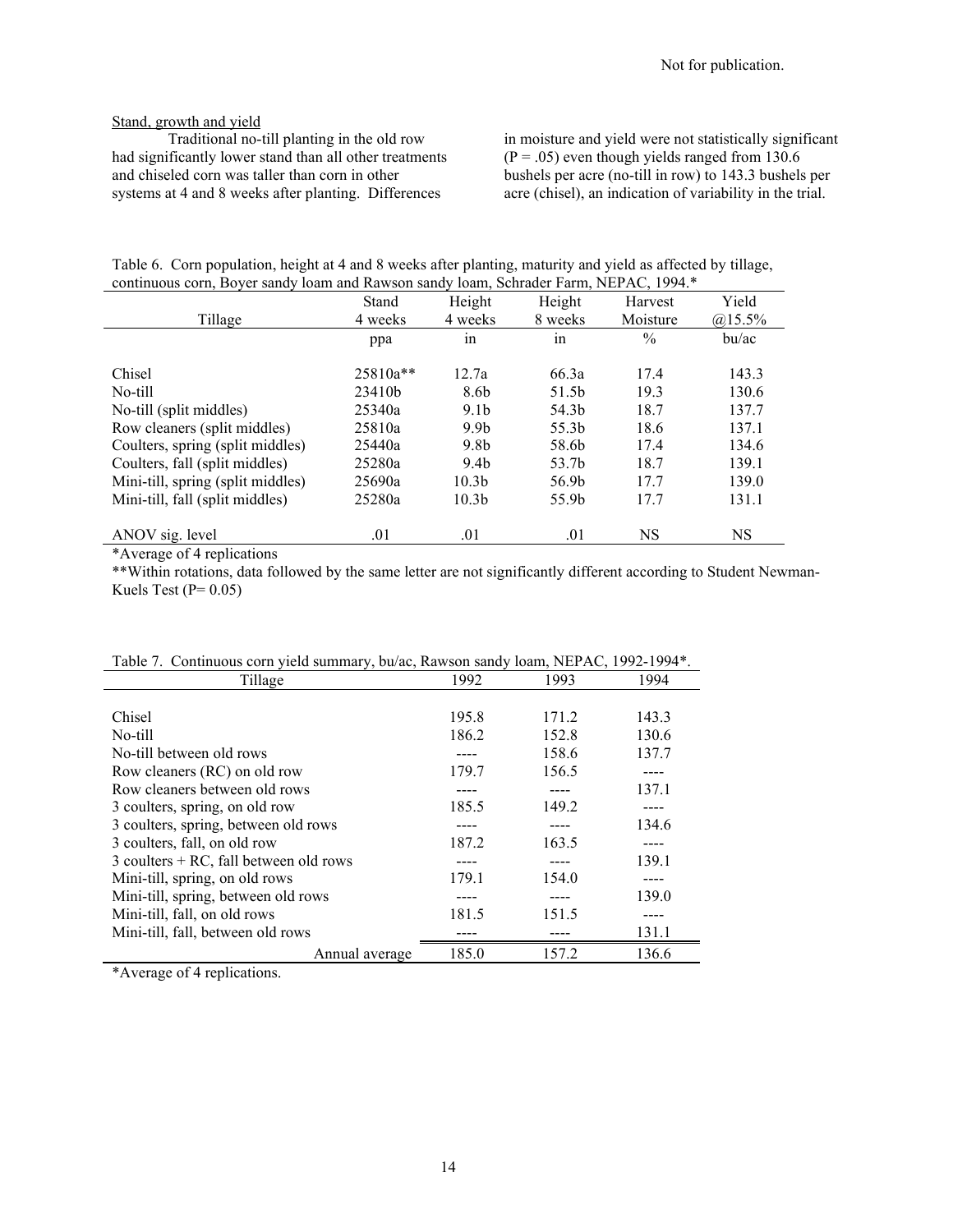To document the effect of strip preparation on soil temperatures, we used electronic thermometers to record daily maximum and minimum temperatures. The sensor part of the each thermometer was buried (being careful not to disturb the soil structure or residue cover) at 4 inches below the soil surface, directly in the new seed row. Data was recorded on 34 out of 35 days. All methods of

strip preparation and the traditional no-till in row middles increased daily maximum temperature 2.5 degrees or more as compared to traditional no-till in old row. Multiple coulters in the row middles, when used in the fall, increased soil temperatures equal to full width tillage. Note that the daily minimum of the chisel treatment averaged 2.5 degrees warmer than all of the other treatments.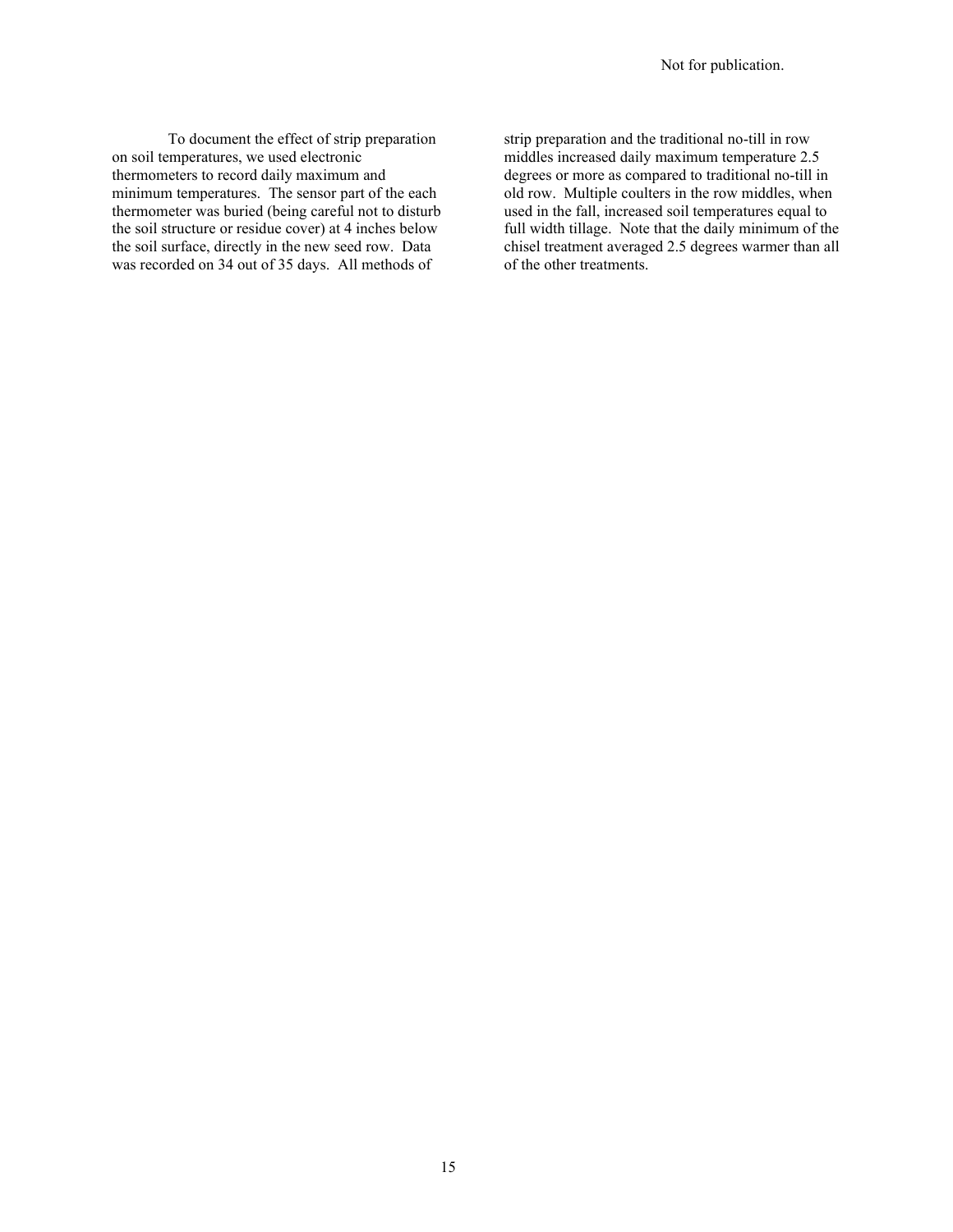# *Strip Preparation Study -- Kyler Farm*

| <b>CULTURAL PRACTICES USED 1994</b><br>Strip Preparation Study, Kyler Farm, Northeast Purdue Agricultural Center                                                               |                                                                               |                                                                     |  |  |  |  |
|--------------------------------------------------------------------------------------------------------------------------------------------------------------------------------|-------------------------------------------------------------------------------|---------------------------------------------------------------------|--|--|--|--|
| Item                                                                                                                                                                           | Application<br>Date                                                           |                                                                     |  |  |  |  |
| Primary tillage                                                                                                                                                                | 4/26                                                                          | Spring chisel (4 inch twisted chisel points) on chisel treatment    |  |  |  |  |
| Secondary tillage                                                                                                                                                              | 5/11                                                                          | Disk once on chisel treatment                                       |  |  |  |  |
| Hybrid planted                                                                                                                                                                 | 5/11                                                                          | Pioneer 3394                                                        |  |  |  |  |
| Strip preparation<br>5/11<br>Mini-tiller: one 1 inch fluted 8 wave center coulter with ripple coulter<br>in front of mini-tiller. Mini-tiller operated at a depth of 4 inches. |                                                                               |                                                                     |  |  |  |  |
|                                                                                                                                                                                | 5/11                                                                          | Row cleaner treatment: one 1 inch fluted 8 wave center coulter      |  |  |  |  |
| 5/11<br>3 Coulter treatment: one 1 inch fluted 8 wave center coulter with one 2<br>inch fluted 8 wave coulter 4 inches to each side of the center coulter                      |                                                                               |                                                                     |  |  |  |  |
| Seeding rate                                                                                                                                                                   | 5/11                                                                          | 26,100 plants per acre                                              |  |  |  |  |
| Starter fertilizer/planter                                                                                                                                                     | 5/11<br>18-46-0 @ 113 lb/ac, 2 inches to the side and 2 inches below the seed |                                                                     |  |  |  |  |
| Insecticide/planter                                                                                                                                                            | 5/11<br>Force 15G, 9 lb/ac, 8 inch band                                       |                                                                     |  |  |  |  |
| Weed control                                                                                                                                                                   | 5/11<br>At planting (with planter):                                           |                                                                     |  |  |  |  |
| Extrazine 2.5 lb/ac                                                                                                                                                            |                                                                               |                                                                     |  |  |  |  |
|                                                                                                                                                                                |                                                                               | Dual II 2 pt/ac                                                     |  |  |  |  |
|                                                                                                                                                                                |                                                                               | Roundup 4 pt/ac                                                     |  |  |  |  |
|                                                                                                                                                                                |                                                                               | All broadcast with flat fan nozzles spaced at 30", at 40 psi and 40 |  |  |  |  |
|                                                                                                                                                                                |                                                                               | gallons water/ac.                                                   |  |  |  |  |
| Nitrogen fertilizer                                                                                                                                                            | 6/17                                                                          | $NH3$ ( $\omega$ ) 170 lb/ac N in row middles, sidedressed          |  |  |  |  |
| Cultivation<br>6/20<br>Chisel treatment, once                                                                                                                                  |                                                                               |                                                                     |  |  |  |  |
| 10/14<br>Harvest<br>All 8 rows, 100 ft                                                                                                                                         |                                                                               |                                                                     |  |  |  |  |
| Dolomitic limestone 2 ton/ac<br>2/10/93<br>Lime                                                                                                                                |                                                                               |                                                                     |  |  |  |  |

Stand, growth and yield

Using row cleaners caused reduced stand on this soil in 1994. In drilled soybean stubble on the Blount soil, traditional no-till was equal to or better than the

chisel system, and strip preparation did not improve corn yield. Three-year data from this trial (Table 9) show similar results.

Table 8. Corn population, height at 4 and 8 weeks after planting, maturity and yield as affected by tillage, rotation corn/soybean, Blount silt loam, Kyler Farm, NEPAC, 1994.\*

| Tillage         | Stand<br>4 weeks | Height<br>4 weeks | Height<br>8 weeks | Harvest<br>Moisture | Yield<br>$@15.5\%$ |
|-----------------|------------------|-------------------|-------------------|---------------------|--------------------|
|                 | ppa              | 1n                | $\bullet$<br>1n   | $\%$                | bu/ac              |
| Chisel          | 22250a**         | 11.4              | 56.7              | 21.8                | 119.8              |
| No-till         | 23880a           | 12.3              | 61.0              | 21.7                | 126.3              |
| Row cleaners    | 19670b           | 11.1              | 57.6              | 21.5                | 118.2              |
| Coulters        | 24250a           | 12.0              | 60.4              | 21.4                | 125.2              |
| Mini-till       | 24170a           | 11.8              | 62.3              | 21.0                | 127.6              |
| ANOV sig. level | .01              | NS                | NS                | NS                  | NS                 |

\*Average of 4 replications.

\*\*Within rotations, data followed by the same letter are not significantly different according to Student Newman-Kuels Test ( $P= 0.05$ )

Table 9. Long term corn population, height at 4 and 8 weeks after planting, maturity and yield as affected by tillage, rotation corn/soybean, Blount silt loam, Kyler Farm, NEPAC, 1992-1994.\*